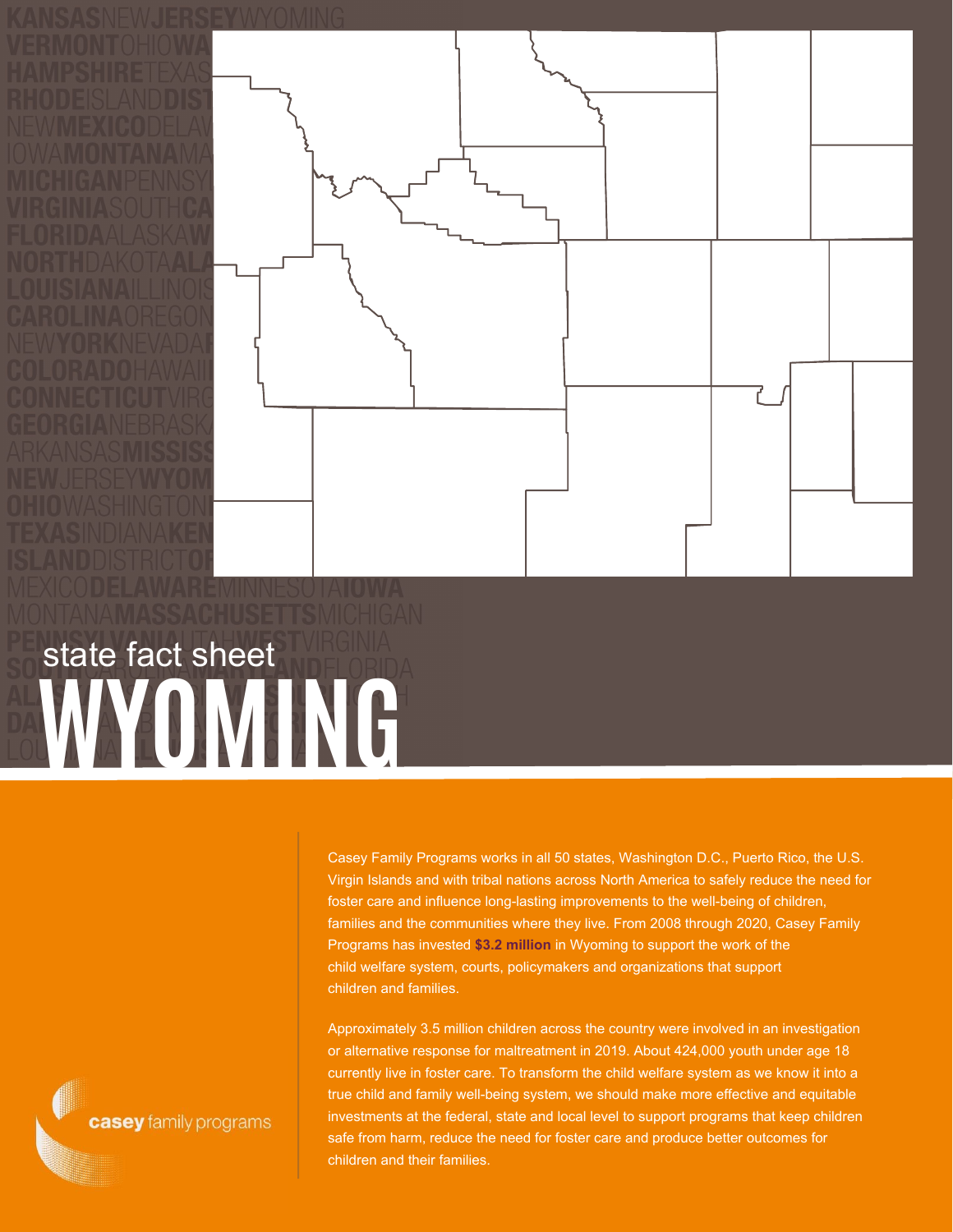We talk about a "foster care system," but the goal is to create a child and family well-being system that prevents abuse and neglect and helps every child grow up safely in his or her own family whenever possible. Rather than waiting for maltreatment to occur, we can improve the safety of children who have come to the attention of child protective services by helping their families with evidence-based and promising practices.

Across Wyoming in 2019, approximately:



Most states currently are limited to using the bulk of the \$9.8 billion in dedicated federal child welfare funding only for services related to foster care. The Family First Prevention Services Act of 2018 and the Family First Transition Act of 2019 provide states with the historic opportunity to invest federal funding to support preventive services, including substance abuse, mental health and parental skill training, so more children can remain safely at home. States and tribes now have access to new federal prevention resources to help keep children safe from harm in the first place by helping strengthen their families.

How federal child welfare funding is currently aligned in Wyoming\*:

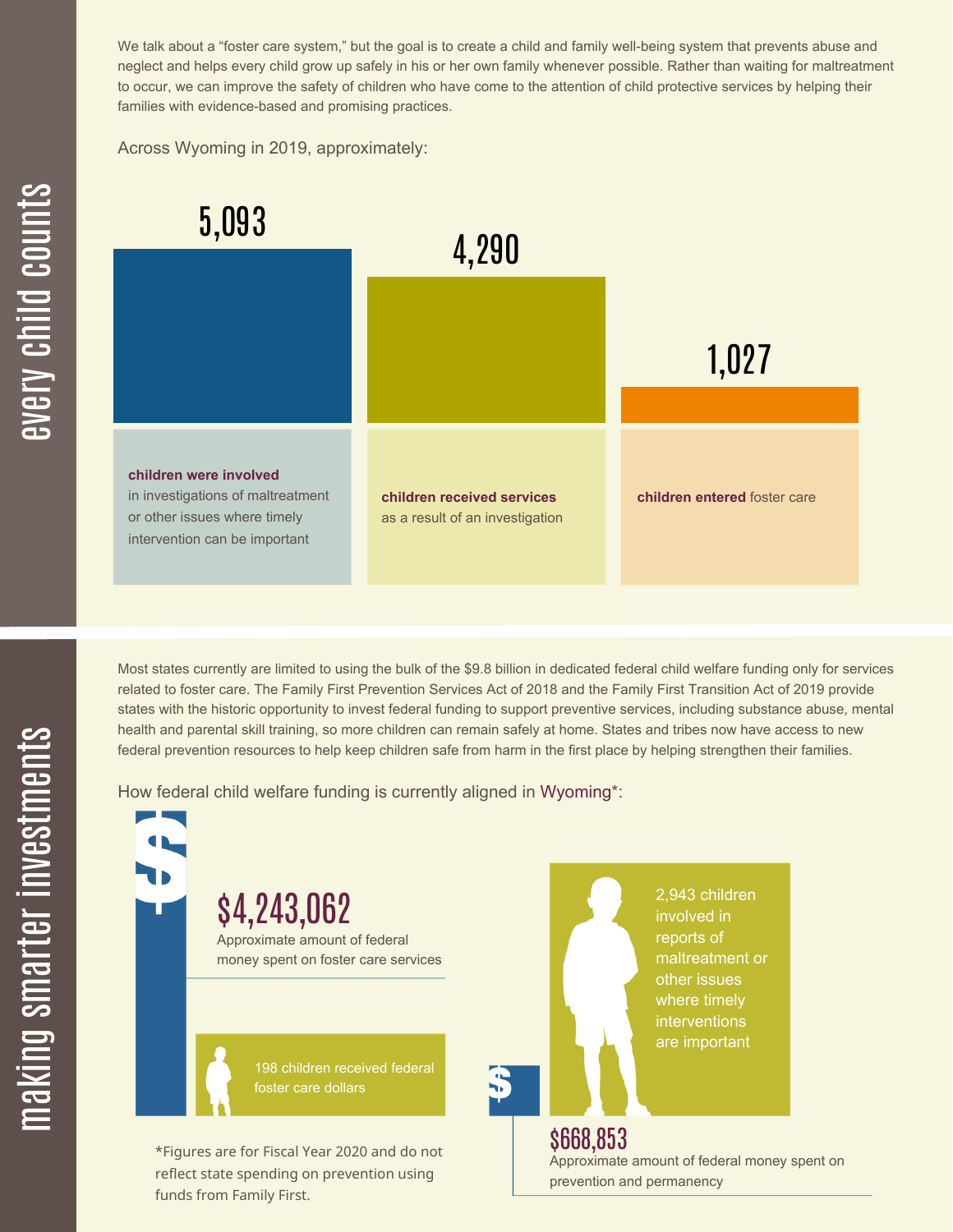$\overline{\phantom{1}}$  $\overline{\mathbf \Theta}$  $\overline{\mathbf{C}}$ <u>pin</u>  $\overline{\mathbf{C}}$  $\overline{\mathbf{C}}$  $\equiv$  $\overline{\mathbf{c}}$  $\overline{\phantom{0}}$  $\boldsymbol{\mathcal{O}}$ a  $\overrightarrow{\mathbf{e}}$ 

Safety and effective response go hand in hand. Most children enter foster care due to neglect and other reasons — not because of physical or sexual abuse. In Wyoming, providing targeted and effective interventions as soon as possible, including by accessing new federal resources provided under the Family First Prevention Services Act and the Family First Transition Act, can safely allow children to remain with their families and thrive.

98% of

children in

Wyoming

experience

occurrence of

maltreatment

a repeat

within six

months

do not

Reasons children in Wyoming enter foster care:



\*"Other" includes parental substance abuse, child substance abuse, child disability, child behavior problems, parent death, parent incarceration, caretaker inability to cope, relinquishment or inadequate housing.

What happens to children who end up in foster care? Most are safely reunited with their own family or extended family. A significant number are adopted. Under the Family First Prevention Services Act, communities can more easily invest in helping more children to grow up in safe, stable families by providing appropriate and timely services prior to the need for removal, or after they return home or have been adopted.

Among children in Wyoming who exited foster care in 2019: